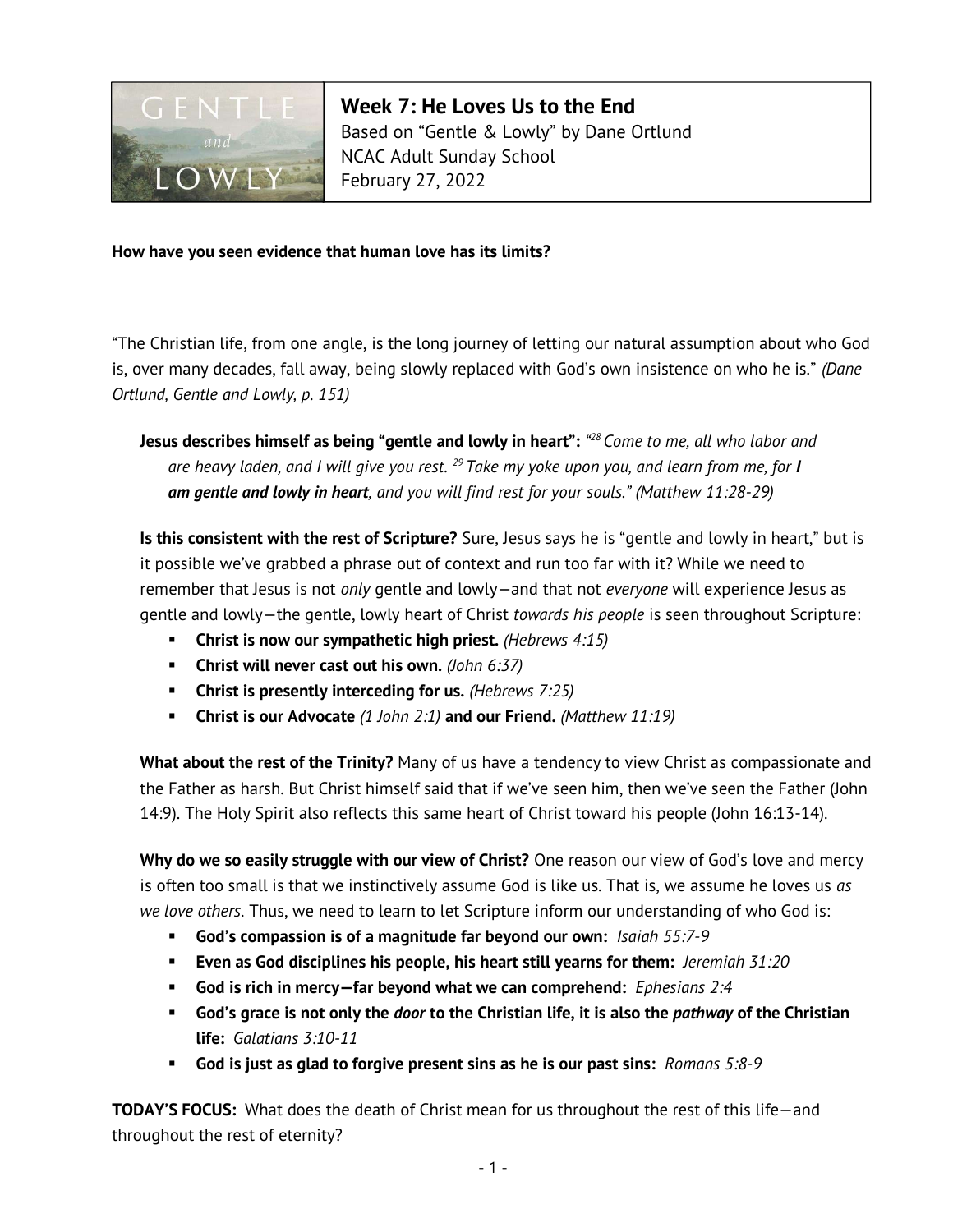# WHAT DOES CHRIST'S DEATH MEAN FOR US THROUGH THE REST OF LIFE IN THIS WORLD?

"What we are seeing in these past few chapters is that the heart of Christ for sinners and sufferers does not flash with tenderness occasionally or temporarily, sputtering out over time. Gentleness and lowliness of heart is who Christ is steadily, consistently, everlastingly, when all loveliness in us has withered. How do we know? We know because of what John 13:1 says." (Gentle and Lowly, p. 197)

"Now before the Feast of the Passover, when Jesus knew that his hour had come to depart out of this world to the Father, having loved his own who were in the world, he loved them to the end." (John 13:1)

What is John telling us about who Jesus is and how Jesus loves us?

### WATCH VIDEO: SESSION 10a

Though we know Jesus willingly went to the cross "for the joy set before him," that does not mean the cross was a joyful experience. Consider the following verses:

- All we like sheep have gone astray; we have turned—every one—to his own way; and the Lord has laid on him the iniquity of us all. (Isaiah 53:6)
- And at the ninth hour Jesus cried with a loud voice, "Eloi, Eloi, lema sabachthani?" which means, "My God, my God, why have you forsaken me?" (Mark 15:34)
- And going a little farther he fell on his face and prayed, saying, "My Father, if it be possible, let this cup pass from me; nevertheless, not as I will, but as you will." (Matthew 26:39)

### How would you explain in your own words what Jesus endured on the cross on our behalf?

"What happened at the cross, for those of us who claim to be its beneficiaries? It is beyond calculating comprehension, of course. A three-year-old cannot comprehend the pain a spouse feels when cheated on. How much less could we comprehend what it meant for God to funnel the cumulative judgment for all the sinfulness of his people down onto one man.

"But reflecting on what we feel toward, say, the perpetrator of some unthinkable act of abuse toward an innocent victim gives us a taste of what God felt toward Christ as he, the last Adam, stood in for the sins of God's people. The righteous human wrath we feel—the wrath we would be wrong not to feel is a drop in the ocean of righteous divine wrath the Father unleashed.

"After all, God punished Jesus not for the sin of just one person but many. What must it mean when Isaiah says of the servant that 'the Lord has laid on him the iniquity of us all' (Isa. 53:6)?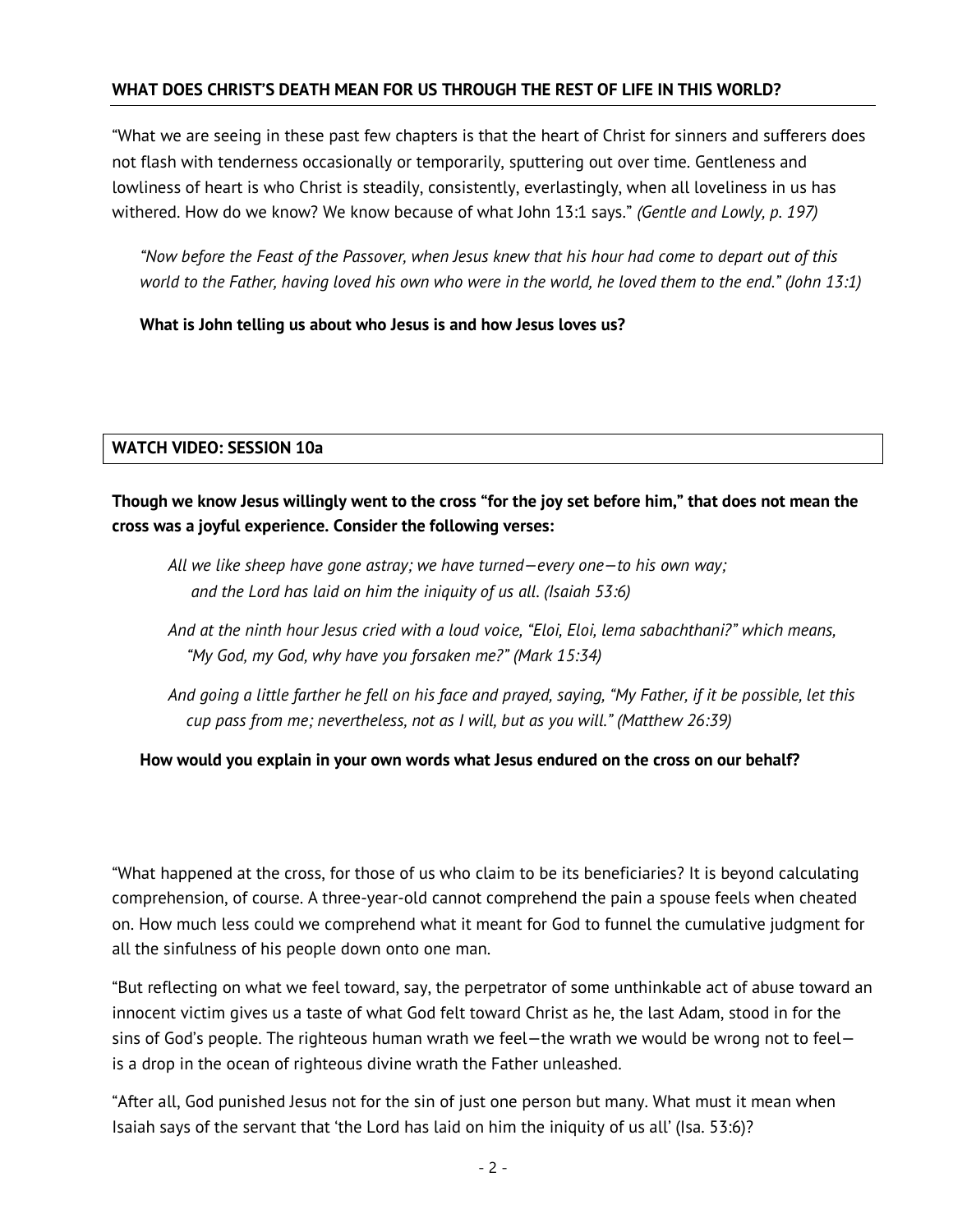"What was it for Christ to swallow down the cumulative twistedness, self-enthronement, natural God hatred, of the elect? What must it have been for the sum total of righteous divine wrath generated not just by one man's sin but 'the iniquity of us all' to come crashing down on a single soul?

"It's speculation, but for myself I cannot believe it was physical extremity that killed Christ. What is physical torture compared to the full weight of centuries of cumulative wrath absorption? That mountain of piled-up horrors? How did Jesus even retain sanity psychologically in absorbing the sumtotal penalty of every lustful thought and deed coming from the hearts of God's people—and that is one sin among many?

"Perhaps it was sheer despair that broke him down into death. If he was sweating blood at the thought of God's abandonment (Luke 22:44), what was it like to go through with it? Would it not have been the withdrawal of God's love from his heart, not the withdrawal of oxygen from his lungs, that killed him? Who could hold up mental stability when drinking down what God's people deserved?

"'In the presence of this mental anguish,' wrote Warfield, 'the physical tortures of the crucifixion retire into the background, and we may well believe that our Lord, though he died on the cross, yet died not of the cross, but, as we commonly say, of a broken heart….'

"His was the true Psalm 22:1 of which ours are the shadows. As the people of God, all our feelings of forsakenness funneled through an actual human heart in a single moment of anguished horror on Calvary, an actual forsakenness. Who could possibly bear up beneath it? Who would not cry out and shut down?

"When communion with God had been one's oxygen, one's meat and drink, throughout one's whole life, without a single moment of interruption by sin—to suddenly bear the unspeakable weight of all our sins? Who could survive that? To lose that depth of communion was to die. The great love at the heart of the universe was being rent in two. The world's Light was going out.

"And in venting that righteous wrath God was not striking a morally neutral tree. He was splintering the Lovely One. Beauty and Goodness himself was being uglified and vilified. 'Stricken, smitten by God…' (Isa. 53:4). So that we ugly ones could be freely beautified, pardoned, calmed.

"Our heaven through his hell. Our entrance into Love through his loss of it. This was what loving to the end meant. Passing through the horror of the cross and drinking down the flood of filth, the centuries of sin, all that is revolting even in our eyes." (Gentle and Lowly, pp. 199-202)

# Why would Christ endure all this?

"John's point in 13:1 is that in going to the cross, Jesus did not retain something for himself, the way we tend to do when we seek to love others sacrificially. He does not love like us. We love until we are betrayed. Jesus continued to the cross despite betrayal. We love until we are forsaken. Jesus loved through forsakenness. We love up to a limit. Jesus loves to the end." (Gentle and Lowly, p. 198)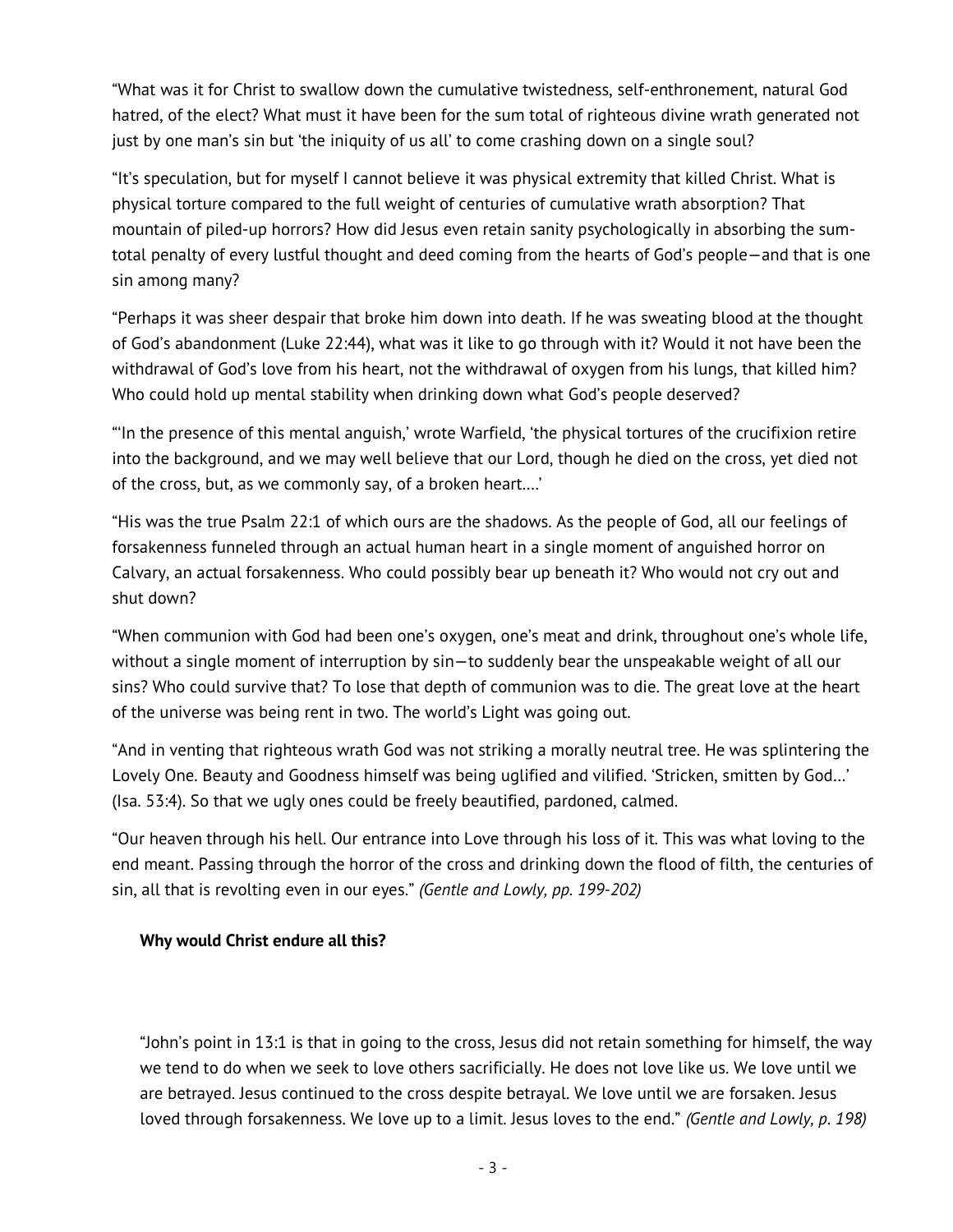Why is it so important to correctly understand the love of Christ for us?

Despite knowing what Scripture says, many of us still struggle to believe that Christ loves us. Why? What might cause us to feel this way?

What might help us get past this and become free to believe that Christ really loves us?

### WHAT DOES CHRIST'S DEATH MEAN FOR US IN THE NEXT LIFE?

What are some of the ways we can glorify God?

# According to Jonathan Edwards, God made the world so his Son's heart would have an outlet for his love—and it is in Christ's love for sinners that his glory is most preeminently seen and enjoyed:

"The creation of the world seems to have been especially for this end, that the eternal Son of God might obtain a spouse, towards whom he might fully exercise the infinite benevolence of his nature, and to whom he might, as it were, open and pour forth all that immense fountain of condescension, love, and grace that was in his heart, and that in this way God might be glorified." (Jonathan Edwards, in "The End for Which God Created the World")

### Consider how the Bible ends:

 $^{\text{\tiny{1}}}$  Then I saw a new heaven and a new earth, for the first heaven and the first earth had passed away, and the sea was no more. <sup>2</sup> And I saw the holy city, new Jerusalem, coming down out of heaven from God, prepared as a bride adorned for her husband. <sup>3</sup> And I heard a loud voice from the throne saying, "Behold, the dwelling place of God is with man. He will dwell with them, and they will be his people, and God himself will be with them as their God. <sup>4</sup> He will wipe away every tear from their eyes, and death shall be no more, neither shall there be mourning, nor crying, nor pain anymore, for the former things have passed away." (Revelation 21:1-4)

In light of all that has happened and will happen between God and man throughout history, what does this Revelation 21 passage tell us about Christ's heart?